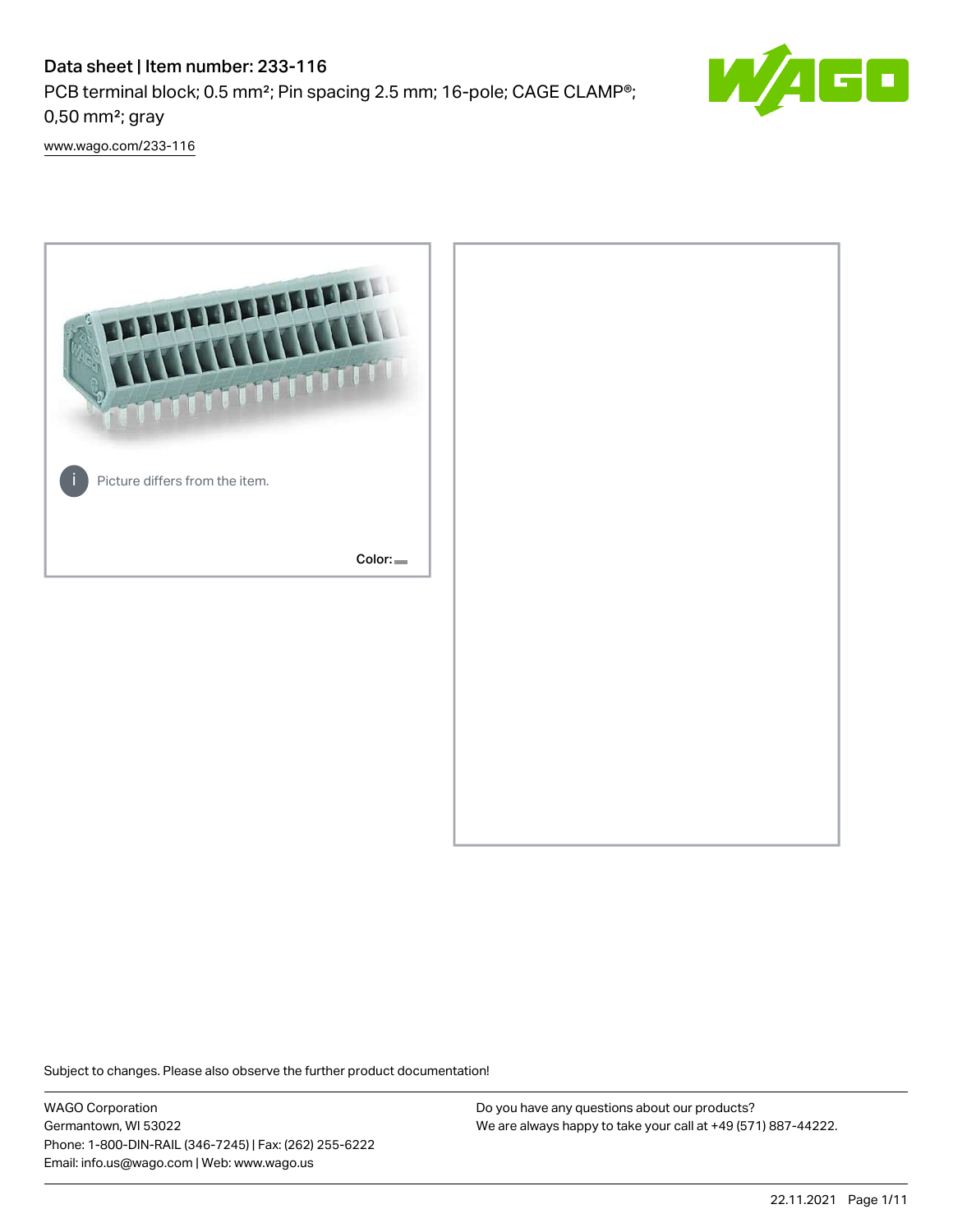

Dimensions in mm

 $L =$  (pole no. x pin spacing) + 2.3 mm

#### Item description

- Compact terminal strips with CAGE CLAMP<sup>®</sup> connection and screwdriver actuation parallel or perpendicular to conductor entry
- Double solder pins for high mechanical stability
- Custom color combinations

Subject to changes. Please also observe the further product documentation!

WAGO Corporation Germantown, WI 53022 Phone: 1-800-DIN-RAIL (346-7245) | Fax: (262) 255-6222 Email: info.us@wago.com | Web: www.wago.us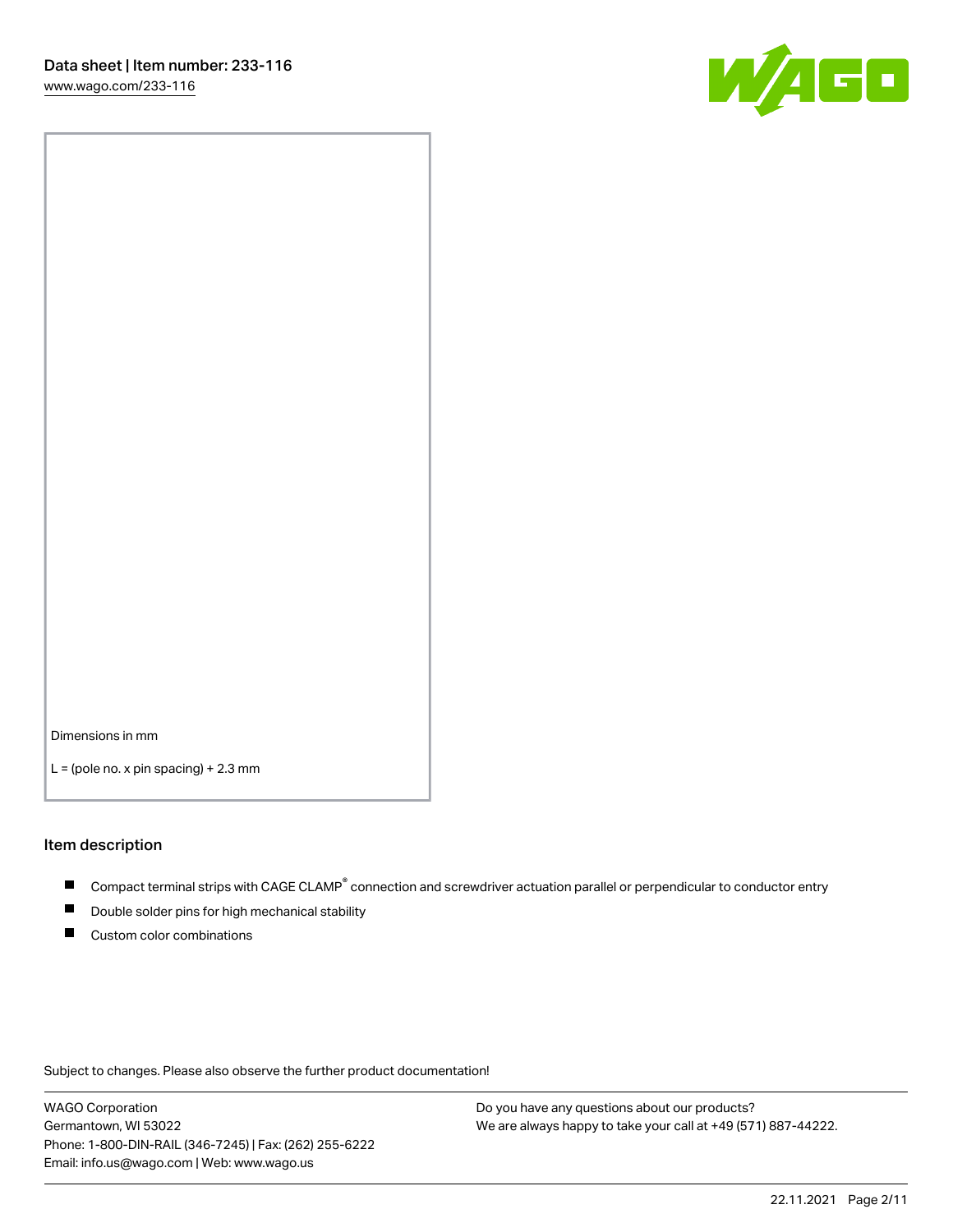

## Data Notes

| Variants: | Other pole numbers                                               |
|-----------|------------------------------------------------------------------|
|           | Other colors                                                     |
|           | Mixed-color PCB connector strips                                 |
|           | Direct marking                                                   |
|           | Other versions (or variants) can be requested from WAGO Sales or |
|           | configured at https://configurator.wago.com/                     |
|           |                                                                  |

## Electrical data

## IEC Approvals

| Ratings per                 | IEC/EN 60664-1                                                        |
|-----------------------------|-----------------------------------------------------------------------|
| Rated voltage (III / 3)     | 63 V                                                                  |
| Rated surge voltage (III/3) | $2.5$ kV                                                              |
| Rated voltage (III/2)       | 160 V                                                                 |
| Rated surge voltage (III/2) | $2.5$ kV                                                              |
| Nominal voltage (II/2)      | 320 V                                                                 |
| Rated surge voltage (II/2)  | $2.5$ kV                                                              |
| Rated current               | 6 A                                                                   |
| Legend (ratings)            | $(III / 2)$ $\triangle$ Overvoltage category III / Pollution degree 2 |

## UL Approvals

| Approvals per                  | <b>UL 1059</b> |
|--------------------------------|----------------|
| Rated voltage UL (Use Group B) | 150V           |
| Rated current UL (Use Group B) |                |

## CSA Approvals

| Approvals per                   | CSA   |
|---------------------------------|-------|
| Rated voltage CSA (Use Group B) | 150 V |
| Rated current CSA (Use Group B) |       |

## Connection data

| Total number of connection points |  |
|-----------------------------------|--|
| Total number of potentials        |  |
| Number of connection types        |  |

Subject to changes. Please also observe the further product documentation!

| <b>WAGO Corporation</b>                                | Do you have any questions about our products?                 |
|--------------------------------------------------------|---------------------------------------------------------------|
| Germantown, WI 53022                                   | We are always happy to take your call at +49 (571) 887-44222. |
| Phone: 1-800-DIN-RAIL (346-7245)   Fax: (262) 255-6222 |                                                               |
| Email: info.us@wago.com   Web: www.wago.us             |                                                               |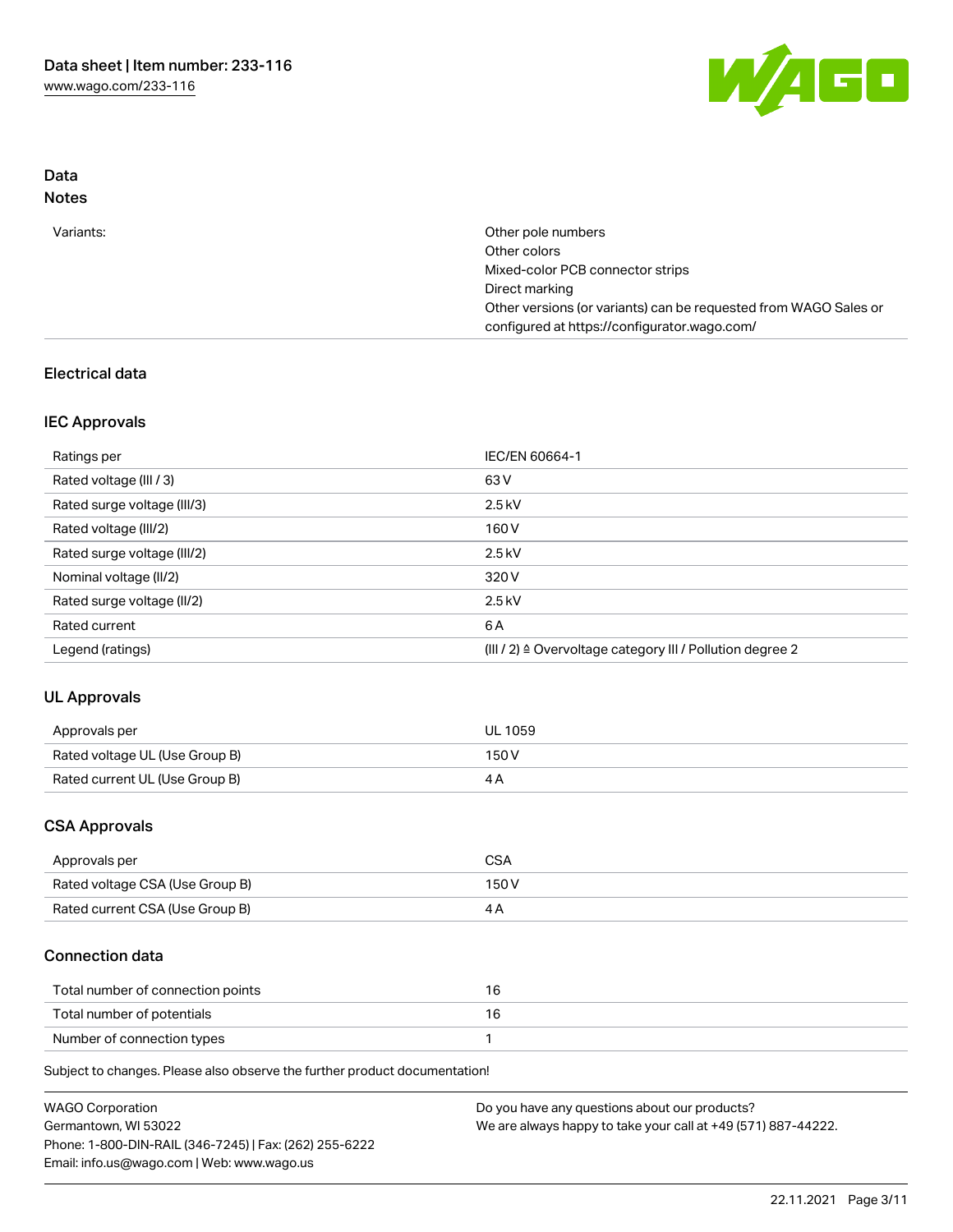[www.wago.com/233-116](http://www.wago.com/233-116)



Number of levels 1

#### Connection 1

| Connection technology                             | CAGE CLAMP                                                                                                                                                                          |
|---------------------------------------------------|-------------------------------------------------------------------------------------------------------------------------------------------------------------------------------------|
| <b>Actuation type</b>                             | Operating tool                                                                                                                                                                      |
| Solid conductor                                   | $0.080.5$ mm <sup>2</sup> / 28  20 AWG                                                                                                                                              |
| Fine-stranded conductor                           | $0.080.5$ mm <sup>2</sup> / 28  20 AWG                                                                                                                                              |
| Fine-stranded conductor; with insulated ferrule   | $0.25 \text{ mm}^2$                                                                                                                                                                 |
| Fine-stranded conductor: with uninsulated ferrule | $0.25 \text{ mm}^2$                                                                                                                                                                 |
| Note (conductor cross-section)                    | Terminating 0.75 mm <sup>2</sup> /18 AWG conductors is possible; however<br>insulation diameter allows only every other clamping unit to be<br>terminated with this conductor size. |
| Strip length                                      | $56$ mm $/ 0.20.24$ inch                                                                                                                                                            |
| Conductor connection direction to PCB             | 30 <sup>°</sup>                                                                                                                                                                     |
| Number of poles                                   | 16                                                                                                                                                                                  |

## Physical data

| Pin spacing                          | 2.5 mm / 0.098 inch  |
|--------------------------------------|----------------------|
| Width                                | 42.3 mm / 1.665 inch |
| Height                               | 15.7 mm / 0.618 inch |
| Height from the surface              | 11.7 mm / 0.461 inch |
| Depth                                | 12.1 mm / 0.476 inch |
| Solder pin length                    | 4 mm                 |
| Solder pin dimensions                | $0.5 \times 0.75$ mm |
| Drilled hole diameter with tolerance | 1 1 $(+0.1)$ mm      |

## PCB contact

| PCB Contact                         | THT                                      |
|-------------------------------------|------------------------------------------|
| Solder pin arrangement              | over the entire terminal strip (in-line) |
| Number of solder pins per potential |                                          |

## Material data

| Color               | gray             |
|---------------------|------------------|
| Material group      |                  |
| Insulation material | Polyamide (PA66) |
|                     |                  |

Subject to changes. Please also observe the further product documentation!

| <b>WAGO Corporation</b>                                | Do you have any questions about our products?                 |
|--------------------------------------------------------|---------------------------------------------------------------|
| Germantown, WI 53022                                   | We are always happy to take your call at +49 (571) 887-44222. |
| Phone: 1-800-DIN-RAIL (346-7245)   Fax: (262) 255-6222 |                                                               |
| Email: info.us@wago.com   Web: www.wago.us             |                                                               |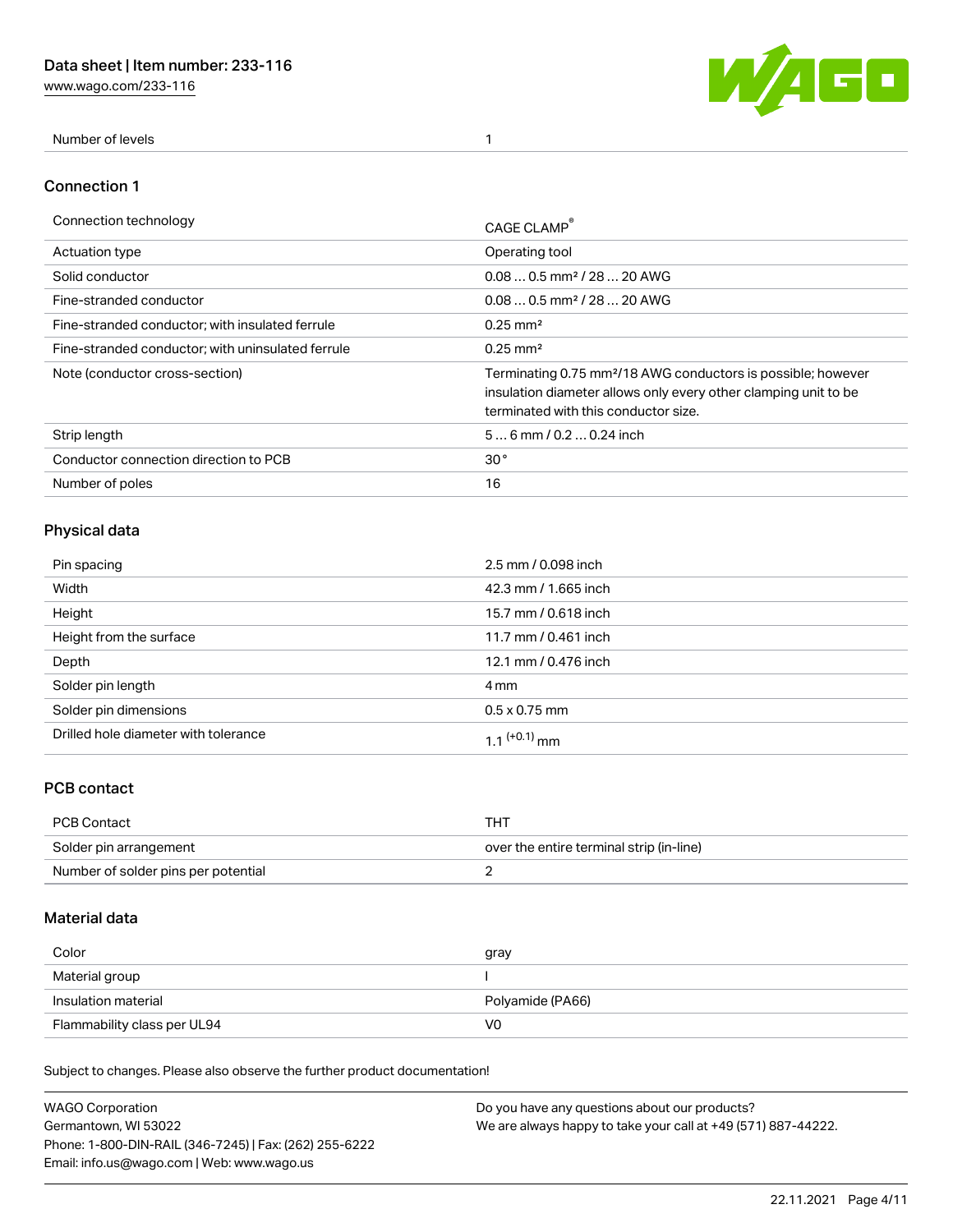## Data sheet | Item number: 233-116

[www.wago.com/233-116](http://www.wago.com/233-116)



| Clamping spring material | Chrome nickel spring steel (CrNi)       |
|--------------------------|-----------------------------------------|
| Contact material         | Electrolytic copper ( $E_{\text{Cu}}$ ) |
| Contact plating          | tin-plated                              |
| Fire load                | $0.068$ MJ                              |
| Weight                   | 5.5g                                    |

#### Environmental requirements

| Limit temperature range | $-60+105 °C$ |
|-------------------------|--------------|
|-------------------------|--------------|

#### Commercial data

| Product Group         | 4 (Printed Circuit) |
|-----------------------|---------------------|
| PU (SPU)              | 100 (25) Stück      |
| Packaging type        | box                 |
| Country of origin     | <b>CH</b>           |
| <b>GTIN</b>           | 4045454049294       |
| Customs tariff number | 8536904000          |

#### Approvals / Certificates

#### Country specific Approvals

| Logo       | Approval                                                                   | <b>Additional Approval Text</b> | Certificate<br>name  |
|------------|----------------------------------------------------------------------------|---------------------------------|----------------------|
|            | <b>CCA</b><br><b>DEKRA Certification B.V.</b>                              | EN 60998                        | <b>NTRNL</b><br>6946 |
| EMA<br>EUR | <b>CCA</b><br>DEKRA Certification B.V.                                     | EN 60998                        | 2153951.01           |
|            | <b>CCA</b><br>DEKRA Certification B.V.                                     | EN 60947-7-4                    | <b>NTRNL</b><br>7786 |
|            | <b>CSA</b><br><b>DEKRA Certification B.V.</b>                              | C <sub>22.2</sub>               | 1465035              |
|            | <b>KEMA/KEUR</b><br>DEKRA Certification B.V.                               | EN 60947-7-4                    | 71-111040            |
|            | Subject to changes. Please also observe the further product documentation! |                                 |                      |

WAGO Corporation Germantown, WI 53022 Phone: 1-800-DIN-RAIL (346-7245) | Fax: (262) 255-6222 Email: info.us@wago.com | Web: www.wago.us

Do you have any questions about our products? We are always happy to take your call at +49 (571) 887-44222.

certificate in the contraction of the contraction of the contraction of the contraction of the contraction of the contraction of the contraction of the contraction of the contraction of the contraction of the contraction o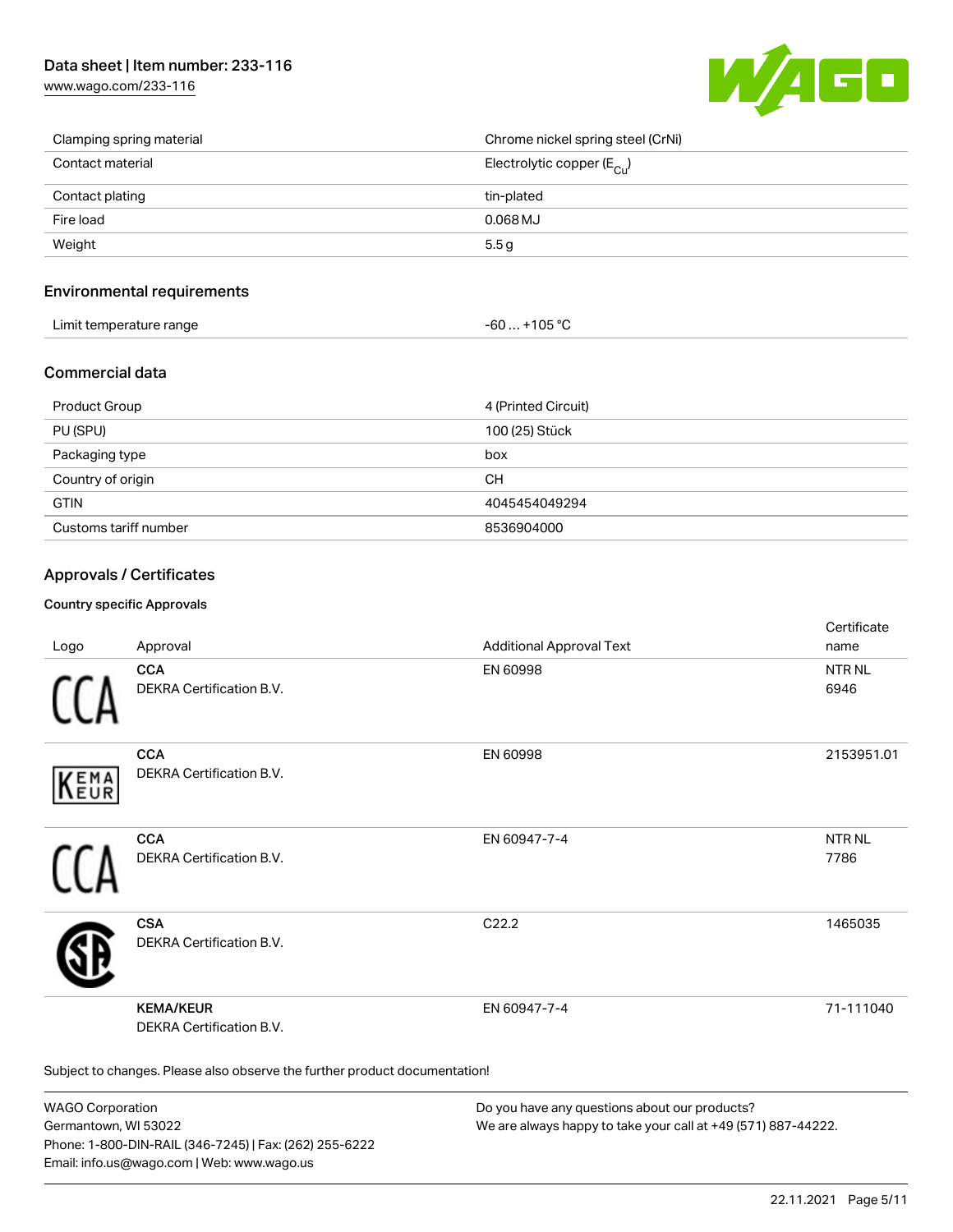



#### Ship Approvals

| Logo | Approval                                  | <b>Additional Approval Text</b> | Certificate<br>name               |
|------|-------------------------------------------|---------------------------------|-----------------------------------|
| ABS  | <b>ABS</b><br>American Bureau of Shipping |                                 | $19-$<br>HG1869876-<br><b>PDA</b> |
|      | <b>DNV GL</b>                             | -                               | TAE000016Z                        |
|      | Det Norske Veritas, Germanischer Lloyd    |                                 |                                   |

#### UL-Approvals

|                          |                                     |                                 | Certificate |
|--------------------------|-------------------------------------|---------------------------------|-------------|
| Logo                     | Approval                            | <b>Additional Approval Text</b> | name        |
| $\overline{\phantom{0}}$ | UL<br>UL International Germany GmbH | <b>UL 1059</b>                  | E45172      |

#### Optional accessories

| Operating tool  |                                                                                                           |                      |
|-----------------|-----------------------------------------------------------------------------------------------------------|----------------------|
|                 | Item no.: 210-648<br>Operating tool; Blade: 2.5 x 0.4 mm; with a partially insulated shaft; angled; short | www.wago.com/210-648 |
|                 | Item no.: 210-647<br>Operating tool; Blade: 2.5 x 0.4 mm; with a partially insulated shaft; multicoloured | www.wago.com/210-647 |
|                 | Item no.: 210-719<br>Operating tool; Blade: 2.5 x 0.4 mm; with a partially insulated shaft                | www.wago.com/210-719 |
|                 | Item no.: 233-332<br>Operating tool; made of insulating material; white                                   | www.wago.com/233-332 |
|                 | Item no.: 233-331<br>Operating tool; insulated; yellow                                                    | www.wago.com/233-331 |
|                 | Item no.: 233-335<br>Operating tool; yellow                                                               | www.wago.com/233-335 |
| <b>Ferrules</b> |                                                                                                           |                      |
| Ferrule         |                                                                                                           |                      |

Subject to changes. Please also observe the further product documentation!

| <b>WAGO Corporation</b>                                |  |
|--------------------------------------------------------|--|
| Germantown, WI 53022                                   |  |
| Phone: 1-800-DIN-RAIL (346-7245)   Fax: (262) 255-6222 |  |
| Email: info.us@wago.com   Web: www.wago.us             |  |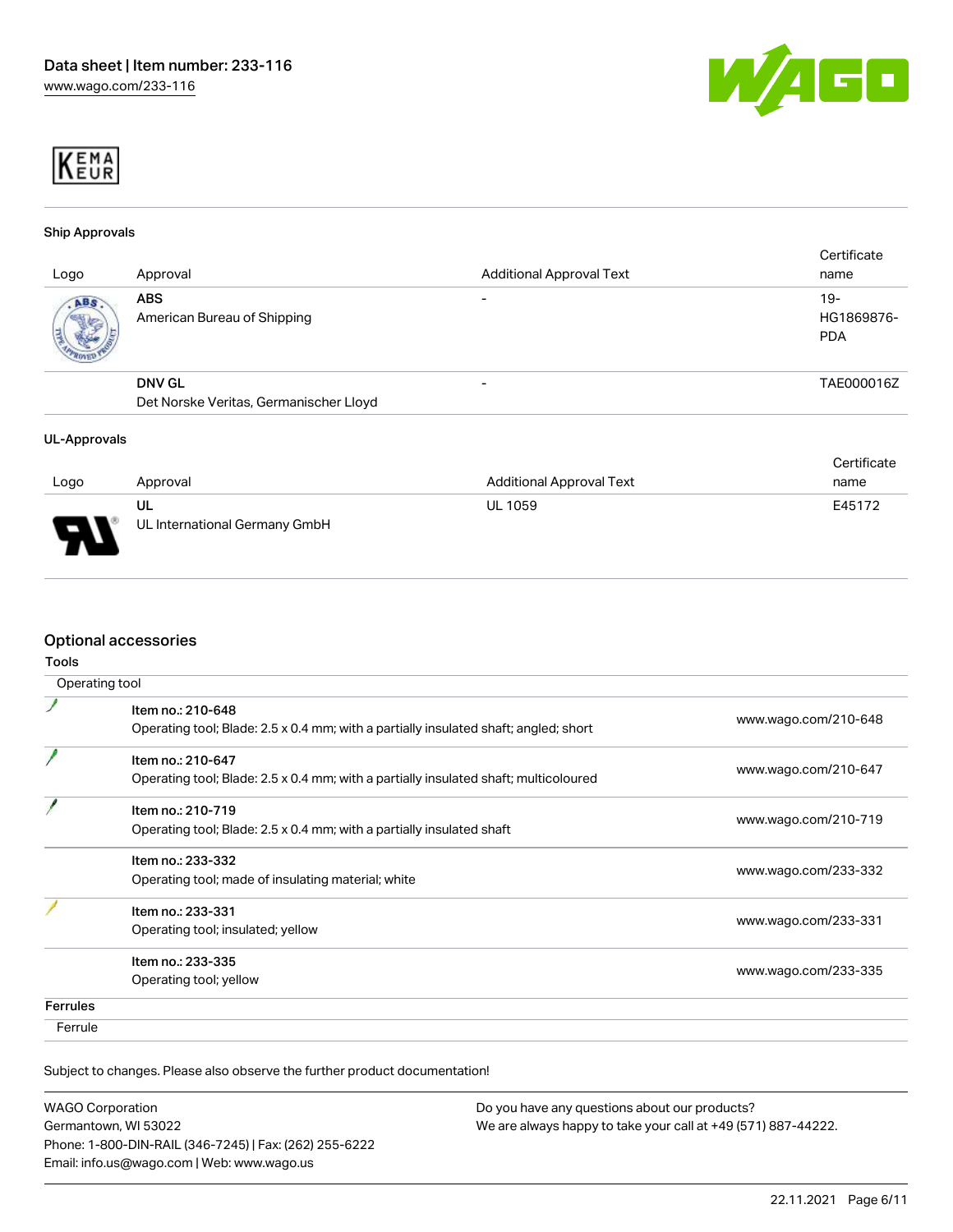## Data sheet | Item number: 233-116

Email: info.us@wago.com | Web: www.wago.us

[www.wago.com/233-116](http://www.wago.com/233-116)



|                                   | Item no.: 216-131<br>Ferrule; Sleeve for 0.25 mm <sup>2</sup> / AWG 24; uninsulated; electro-tin plated; silver-colored                                                                         |                                                                                                                |                                                                      | www.wago.com/216-131 |
|-----------------------------------|-------------------------------------------------------------------------------------------------------------------------------------------------------------------------------------------------|----------------------------------------------------------------------------------------------------------------|----------------------------------------------------------------------|----------------------|
|                                   | Item no.: 216-151<br>Ferrule; Sleeve for 0.25 mm <sup>2</sup> / AWG 24; uninsulated; electro-tin plated                                                                                         |                                                                                                                |                                                                      | www.wago.com/216-151 |
|                                   | Item no.: 216-301<br>Ferrule; Sleeve for 0.25 mm <sup>2</sup> / AWG 24; insulated; electro-tin plated; yellow                                                                                   |                                                                                                                |                                                                      | www.wago.com/216-301 |
|                                   | Item no.: 216-321<br>Ferrule; Sleeve for 0.25 mm <sup>2</sup> / AWG 24; insulated; electro-tin plated; yellow                                                                                   |                                                                                                                |                                                                      | www.wago.com/216-321 |
|                                   | Marking accessories                                                                                                                                                                             |                                                                                                                |                                                                      |                      |
| Marking strip                     |                                                                                                                                                                                                 |                                                                                                                |                                                                      |                      |
|                                   | Item no.: 210-331/250-207<br>Marking strips; as a DIN A4 sheet; MARKED; 1-48 (100x); Height of marker strip: 2.3 mm/0.091 in; Strip<br>length 182 mm; Horizontal marking; Self-adhesive; white  |                                                                                                                | /250-207                                                             | www.wago.com/210-331 |
|                                   | Item no.: 210-331/250-202<br>Marking strips; as a DIN A4 sheet; MARKED; 1-16 (400x); Height of marker strip: 2.3 mm/0.091 in; Strip<br>length 182 mm; Horizontal marking; Self-adhesive; white  |                                                                                                                | /250-202                                                             | www.wago.com/210-331 |
|                                   | Item no.: 210-331/254-204<br>Marking strips; as a DIN A4 sheet; MARKED; 17-32 (400x); Height of marker strip: 2.3 mm/0.091 in; Strip<br>length 182 mm; Horizontal marking; Self-adhesive; white |                                                                                                                | /254-204                                                             | www.wago.com/210-331 |
|                                   | Item no.: 210-331/250-204<br>Marking strips; as a DIN A4 sheet; MARKED; 17-32 (400x); Height of marker strip: 2.3 mm/0.091 in; Strip<br>length 182 mm; Horizontal marking; Self-adhesive; white |                                                                                                                | /250-204                                                             | www.wago.com/210-331 |
|                                   | Item no.: 210-331/254-206<br>Marking strips; as a DIN A4 sheet; MARKED; 33-48 (400x); Height of marker strip: 2.3 mm/0.091 in; Strip<br>length 182 mm; Horizontal marking; Self-adhesive; white |                                                                                                                | www.wago.com/210-331<br>/254-206                                     |                      |
|                                   | Item no.: 210-331/250-206<br>Marking strips; as a DIN A4 sheet; MARKED; 33-48 (400x); Height of marker strip: 2.3 mm/0.091 in; Strip<br>length 182 mm; Horizontal marking; Self-adhesive; white |                                                                                                                | www.wago.com/210-331<br>/250-206<br>www.wago.com/210-331<br>/254-202 |                      |
|                                   | Item no.: 210-331/254-202<br>Marking strips; as a DIN A4 sheet; MARKED; 1-16 (400x); Height of marker strip: 2.3 mm/0.091 in; Strip<br>length 182 mm; Horizontal marking; Self-adhesive; white  |                                                                                                                |                                                                      |                      |
|                                   | Item no.: 210-331/254-207<br>Marking strips; as a DIN A4 sheet; MARKED; 1-48 (100x); Height of marker strip: 2.3 mm/0.091 in; Strip<br>length 182 mm; Horizontal marking; Self-adhesive; white  |                                                                                                                | /254-207                                                             | www.wago.com/210-331 |
| <b>Downloads</b><br>Documentation |                                                                                                                                                                                                 |                                                                                                                |                                                                      |                      |
|                                   | <b>Additional Information</b><br>Technical explanations                                                                                                                                         | 2019 Apr 3                                                                                                     | pdf                                                                  | Download             |
|                                   | Subject to changes. Please also observe the further product documentation!                                                                                                                      |                                                                                                                |                                                                      |                      |
| <b>WAGO Corporation</b>           | Germantown, WI 53022<br>Phone: 1-800-DIN-RAIL (346-7245)   Fax: (262) 255-6222                                                                                                                  | Do you have any questions about our products?<br>We are always happy to take your call at +49 (571) 887-44222. |                                                                      |                      |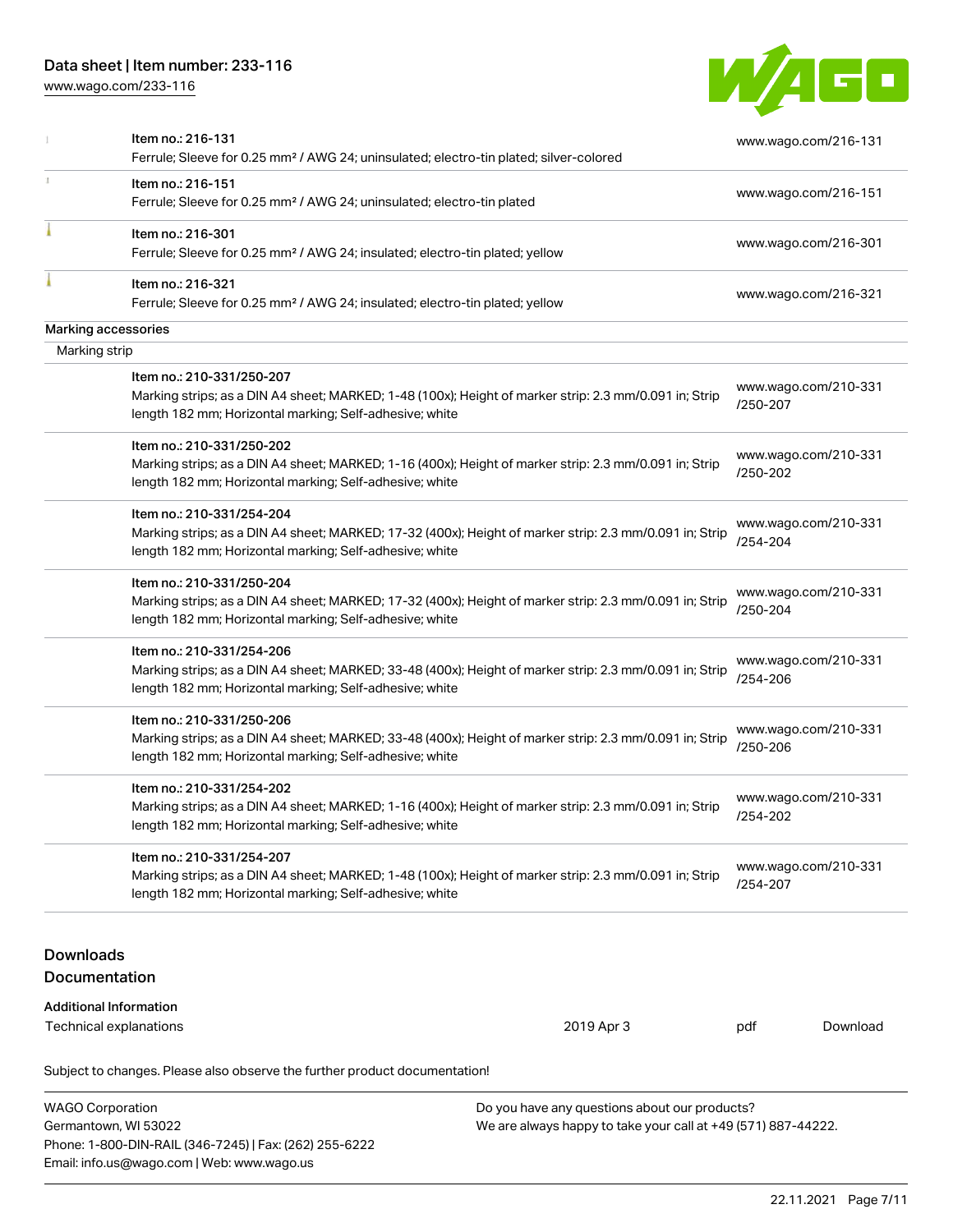

2.0 MB

| <b>CAD files</b>                                                                                                                                                       |            |          |
|------------------------------------------------------------------------------------------------------------------------------------------------------------------------|------------|----------|
| CAD data                                                                                                                                                               |            |          |
| 2D/3D Models 233-116                                                                                                                                                   | <b>URL</b> | Download |
| <b>CAE</b> data                                                                                                                                                        |            |          |
| EPLAN Data Portal 233-116                                                                                                                                              | <b>URL</b> | Download |
| ZUKEN Portal 233-116                                                                                                                                                   | <b>URL</b> | Download |
| PCB Design                                                                                                                                                             |            |          |
| Symbol and Footprint 233-116                                                                                                                                           | <b>URL</b> | Download |
| CAx data for your PCB design, consisting of "schematic symbols and PCB footprints",<br>allow easy integration of the WAGO component into your development environment. |            |          |
| Supported formats:                                                                                                                                                     |            |          |
| H<br>Accel EDA 14 & 15                                                                                                                                                 |            |          |
| Altium 6 to current version<br>H                                                                                                                                       |            |          |
| Cadence Allegro                                                                                                                                                        |            |          |
| DesignSpark                                                                                                                                                            |            |          |
| ш<br>Eagle Libraries                                                                                                                                                   |            |          |
| KiCad                                                                                                                                                                  |            |          |
| <b>Mentor Graphics BoardStation</b>                                                                                                                                    |            |          |
| $\blacksquare$<br>Mentor Graphics Design Architect                                                                                                                     |            |          |
| ш<br>Mentor Graphics Design Expedition 99 and 2000                                                                                                                     |            |          |
| OrCAD 9.X PCB and Capture                                                                                                                                              |            |          |
| PADS PowerPCB 3, 3.5, 4.X, and 5.X                                                                                                                                     |            |          |
| PADS PowerPCB and PowerLogic 3.0<br>$\blacksquare$                                                                                                                     |            |          |
| PCAD 2000, 2001, 2002, 2004, and 2006                                                                                                                                  |            |          |
| Pulsonix 8.5 or newer                                                                                                                                                  |            |          |
| <b>STL</b>                                                                                                                                                             |            |          |
| 3D STEP                                                                                                                                                                |            |          |
| TARGET 3001!                                                                                                                                                           |            |          |
| View Logic ViewDraw                                                                                                                                                    |            |          |
| Quadcept                                                                                                                                                               |            |          |

.<br>Subject to changes. Please also observe the further product documentation!

WAGO Corporation Germantown, WI 53022 Phone: 1-800-DIN-RAIL (346-7245) | Fax: (262) 255-6222 Email: info.us@wago.com | Web: www.wago.us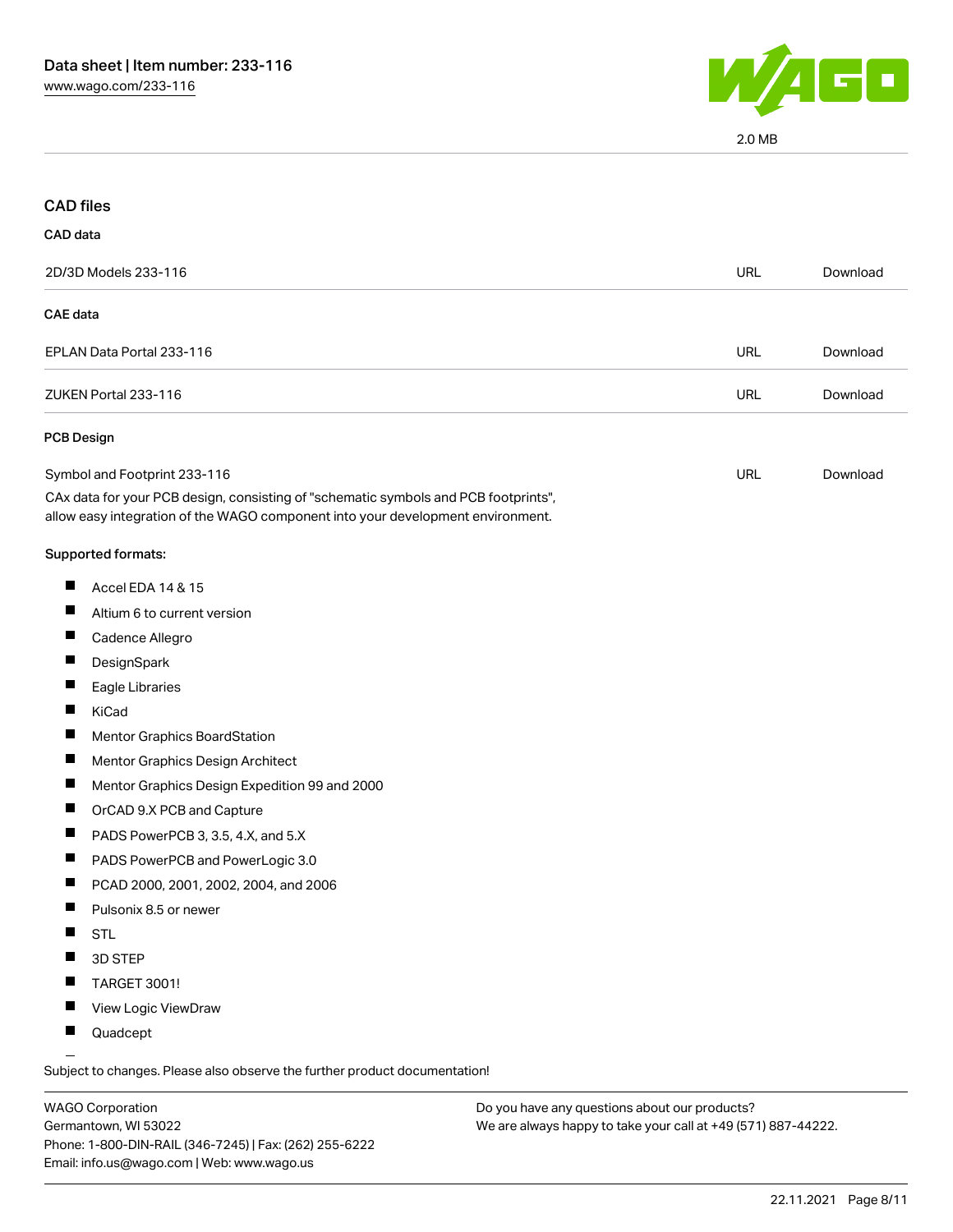- $\blacksquare$ Zuken CadStar 3 and 4
- $\blacksquare$ Zuken CR-5000 and CR-8000

PCB Component Libraries (EDA), PCB CAD Library Ultra Librarian

#### Environmental Product Compliance

#### Compliance Search

Environmental Product Compliance 233-116 PCB terminal block; 0.5 mm<sup>2</sup>; Pin spacing 2.5 mm; 16-pole; CAGE CLAMP<sup>®</sup>; 0,50 mm<sup>2</sup>; gray

#### Installation Notes

Conductor termination



Inserting a conductor via 3.5 mm screwdriver.

Screwdriver actuation parallel to conductor entry



Inserting a conductor via 3.5 mm<br>Inserting a conductor via operating tool. screwdriver.

Screwdriver actuation perpendicular to conductor entry

Subject to changes. Please also observe the further product documentation!

WAGO Corporation Germantown, WI 53022 Phone: 1-800-DIN-RAIL (346-7245) | Fax: (262) 255-6222 Email: info.us@wago.com | Web: www.wago.us

Do you have any questions about our products? We are always happy to take your call at +49 (571) 887-44222.



URL [Download](https://www.wago.com/global/d/ComplianceLinkMediaContainer_233-116)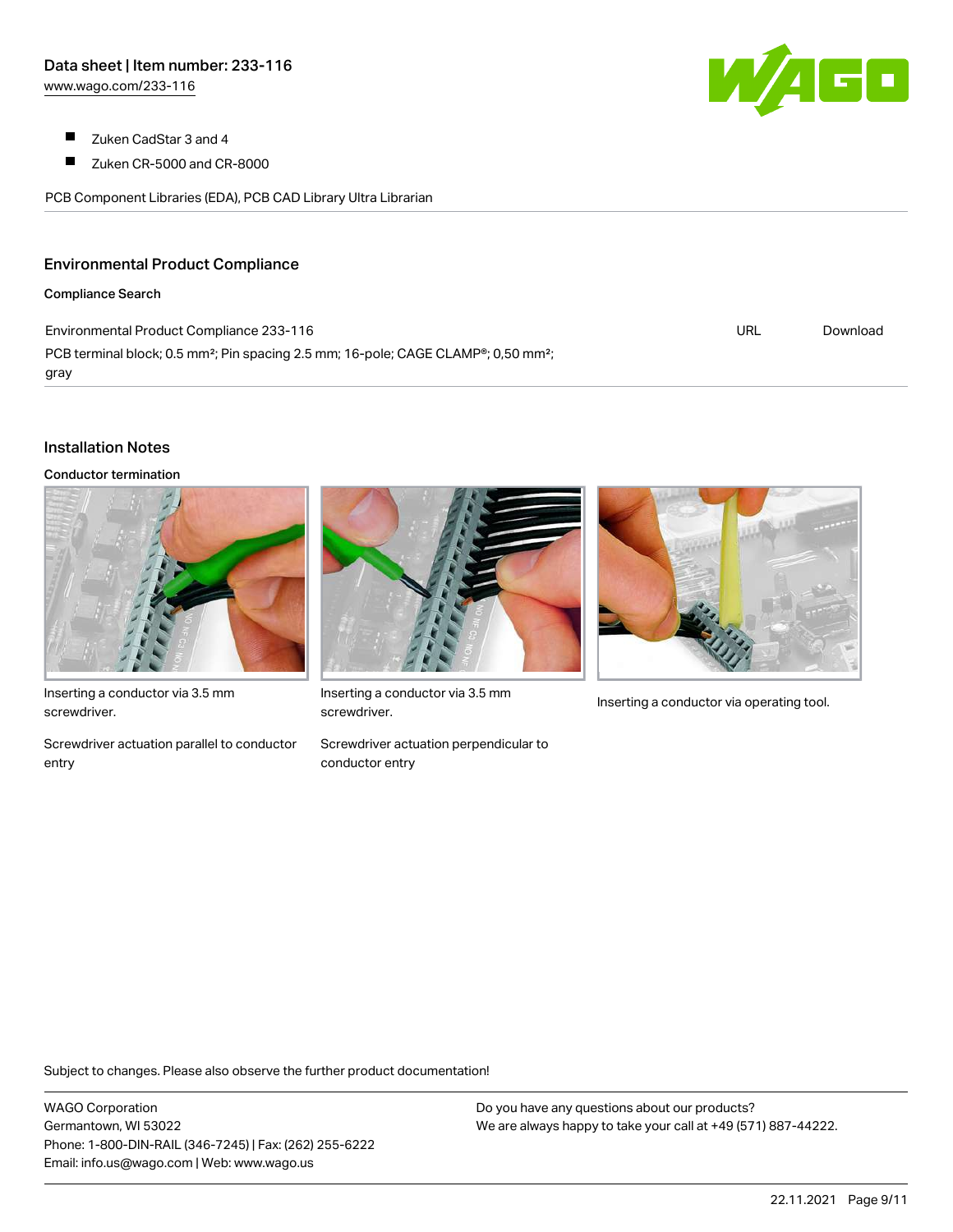# Data sheet | Item number: 233-116

[www.wago.com/233-116](http://www.wago.com/233-116)





Compared to standard screwdrivers, these operating tools are far more convenient for wiring PCB terminal strips at factory.

Installation



PCB Terminal Strips placed behind each other save space – staggering them by half the pin spacing simplifies subsequent wiring of the first row.

Installation

Subject to changes. Please also observe the further product documentation!

WAGO Corporation Germantown, WI 53022 Phone: 1-800-DIN-RAIL (346-7245) | Fax: (262) 255-6222 Email: info.us@wago.com | Web: www.wago.us